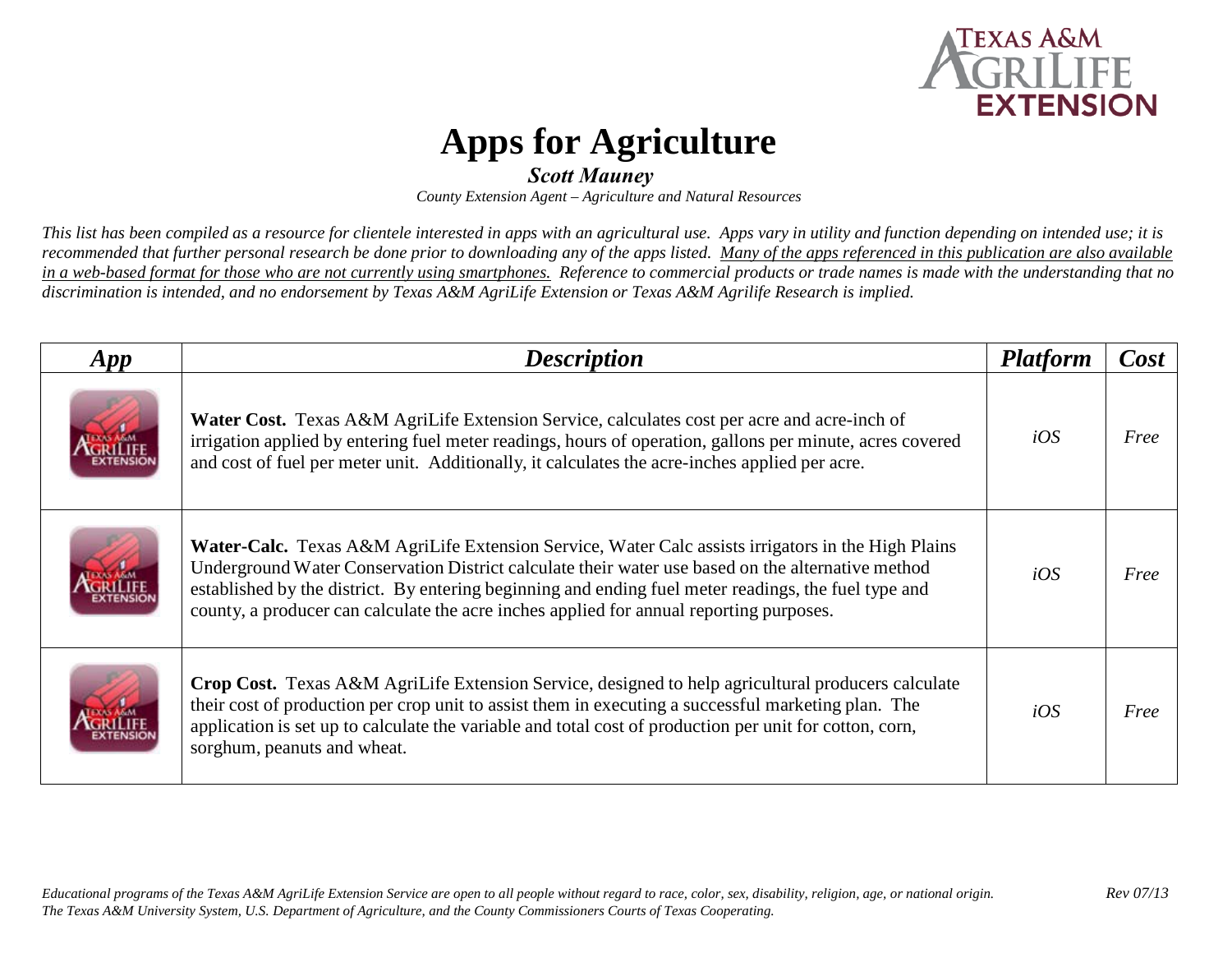|     | <b>GO TEXAN</b> is here to help. The free GO TEXAN app for iPhone helps you discover restaurants,<br>wineries, farmers markets, pick-your-own farms, florists, nurseries, retailers and other businesses offering<br>Texas products and services. The app also gives you access to Texas recipes, events, coupons and more.                                                                                                                                                                             | iOS<br>Android | Free |
|-----|---------------------------------------------------------------------------------------------------------------------------------------------------------------------------------------------------------------------------------------------------------------------------------------------------------------------------------------------------------------------------------------------------------------------------------------------------------------------------------------------------------|----------------|------|
| esr | ArcGIS. A great way to discover and use maps. Maps come to life in ArcGIS. Tap on the map or use<br>your current location and discover information about what you see. You can query the map, search and<br>find interesting information, measure distances and areas of interest and share maps with others.<br>(Measure fences, property boundaries, area of a pasture/field)                                                                                                                         | iOS<br>Android | Free |
|     | Google Earth. Fly around the planet with a swipe of your finger with Google Earth for iPhone, iPad,<br>and iPod touch. Explore distant lands or reacquaint yourself with your childhood home. Search for cities,<br>places, and businesses. Browse layers including roads, borders, places, photos and more. Visit the Earth<br>Gallery to find exciting maps such as real-time earthquakes, planes in flight, hiking trails, city tours, and<br>more.                                                  | iOS<br>Android | Free |
|     | Baker Hughes Rig Counts. From Baker Hughes Incorporated, This is an interactive map application of<br>Baker Hughes' US rotary rig counts. The Baker Hughes Rig Counts are an important business barometer<br>for the drilling industry and its suppliers. The active rig count acts as a leading indicator of demand for<br>products used in drilling, completing, producing and processing hydrocarbons. The US rig count is<br>released weekly at noon central time on the last day of the work week. | iOS            | Free |
|     | <b>AGRIplot</b> allows you to plot any area on a map. Simply walk around your property and add a landmark<br>point, or drag and drop pins anywhere on the map. AGRIplot will automatically calculate the area<br>enclosed by the points and provide the distances between each point. Interest points allow you to identify<br>additional features for your plot. You can even take pictures associated with each landmark or interest<br>point for a visual representation.                            | iOS<br>Android | Free |
|     | SoilWeb. USDA-National Resources Conservation Service soil survey information at the touch of a<br>button. The app works with your phone's GPS receiver to identify soil properties anywhere in the lower<br>48 states where there is cell phone coverage.                                                                                                                                                                                                                                              | iOS<br>Android | Free |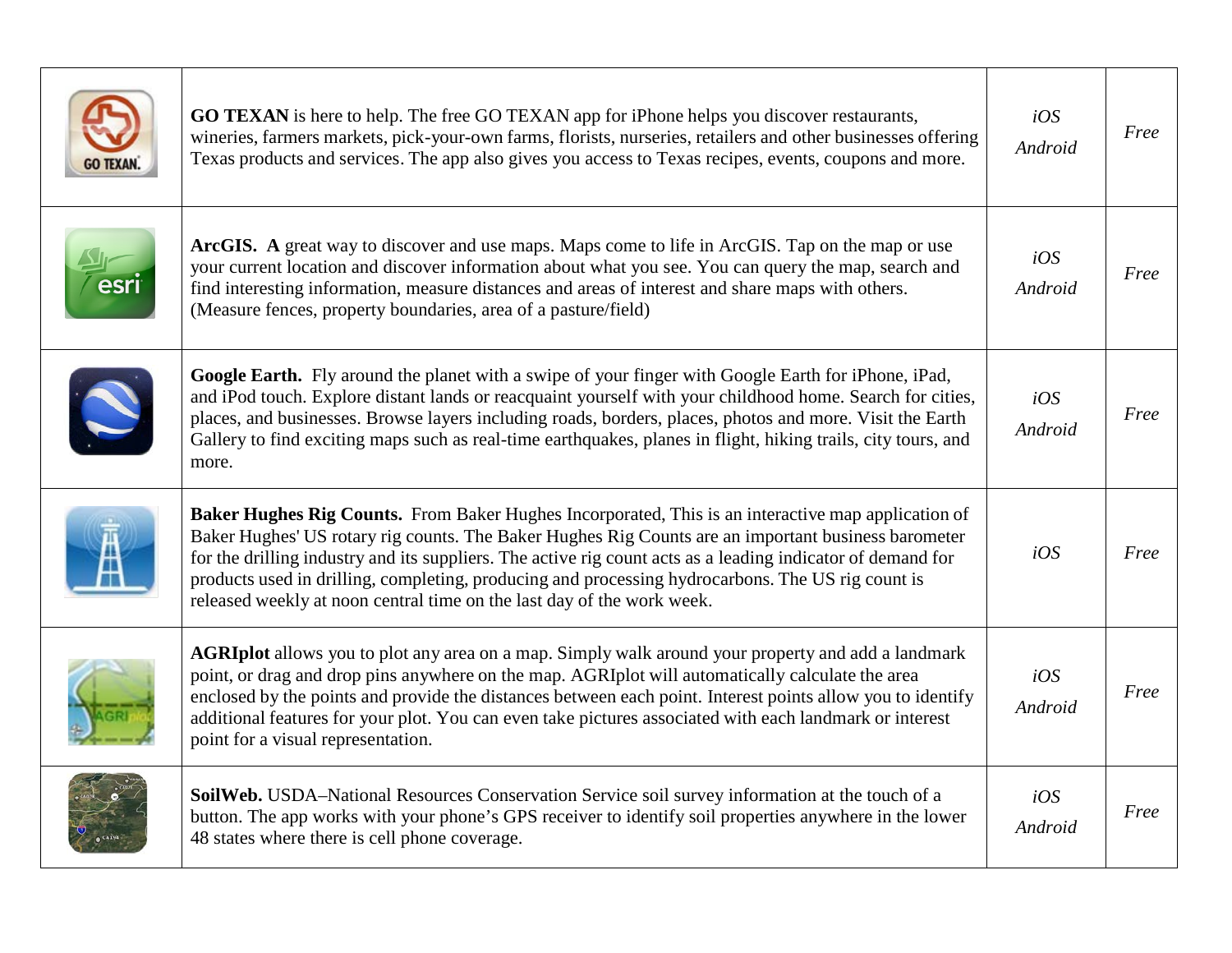|                        | <b>PrecisionEarth.</b> The PrecisionEarth soil sampling app makes it easier to collect grower, field and soil<br>sampling data. The app uses only open standards so the data you load and the data you export will work<br>with your current GIS, Web and desktop applications seamlessly. Users can load and display directed<br>sampling layers and boundary vectors, export soil sampling location and display background maps. | iOS            | Free |
|------------------------|------------------------------------------------------------------------------------------------------------------------------------------------------------------------------------------------------------------------------------------------------------------------------------------------------------------------------------------------------------------------------------------------------------------------------------|----------------|------|
|                        | Soil Test Pro. Developed by TapLogic, this GPS-enabled app makes soil sampling for the farm easier<br>than ever. Features include unlimited access to FarmLogic's precision ag specialists, aerial imagery of all<br>maps, and test results in 5-7 days.                                                                                                                                                                           | iOS<br>Android | Free |
| The<br>Veathe<br>hanne | <b>The Weather Channel.</b> Looking for the most accurate weather information available? The Weather<br>Channel's staff of 200+ meteorologists, along with our patented ultra-local TruPoint(sm) weather<br>technology, allow us to provide you with the weather tools you need to plan your day, week, or even the<br>next hour.                                                                                                  | iOS<br>Android | Free |
|                        | <b>Weather Underground.</b> There are many weather apps, and this one holds up as well as any of them.<br>Lots of information is available, including temperature, visibility and humidity. View hourly and seven-<br>day forecasts, too.                                                                                                                                                                                          | iOS<br>Android | Free |
|                        | <b>DTN/The Progressive Farmer.</b> Get the agriculture industry's most powerful content app specifically<br>designed for the iPad. This app meets your information needs with access to award-winning agriculture<br>news, commodity market data, and industry-specific weather intelligence.                                                                                                                                      | iOS<br>Android | Free |
|                        | AgWeb. Get the latest agribusiness news and advice. Read ag management news, farm business blogs<br>and articles from one trusted source   AGWEB.com                                                                                                                                                                                                                                                                               | iOS<br>Android | Free |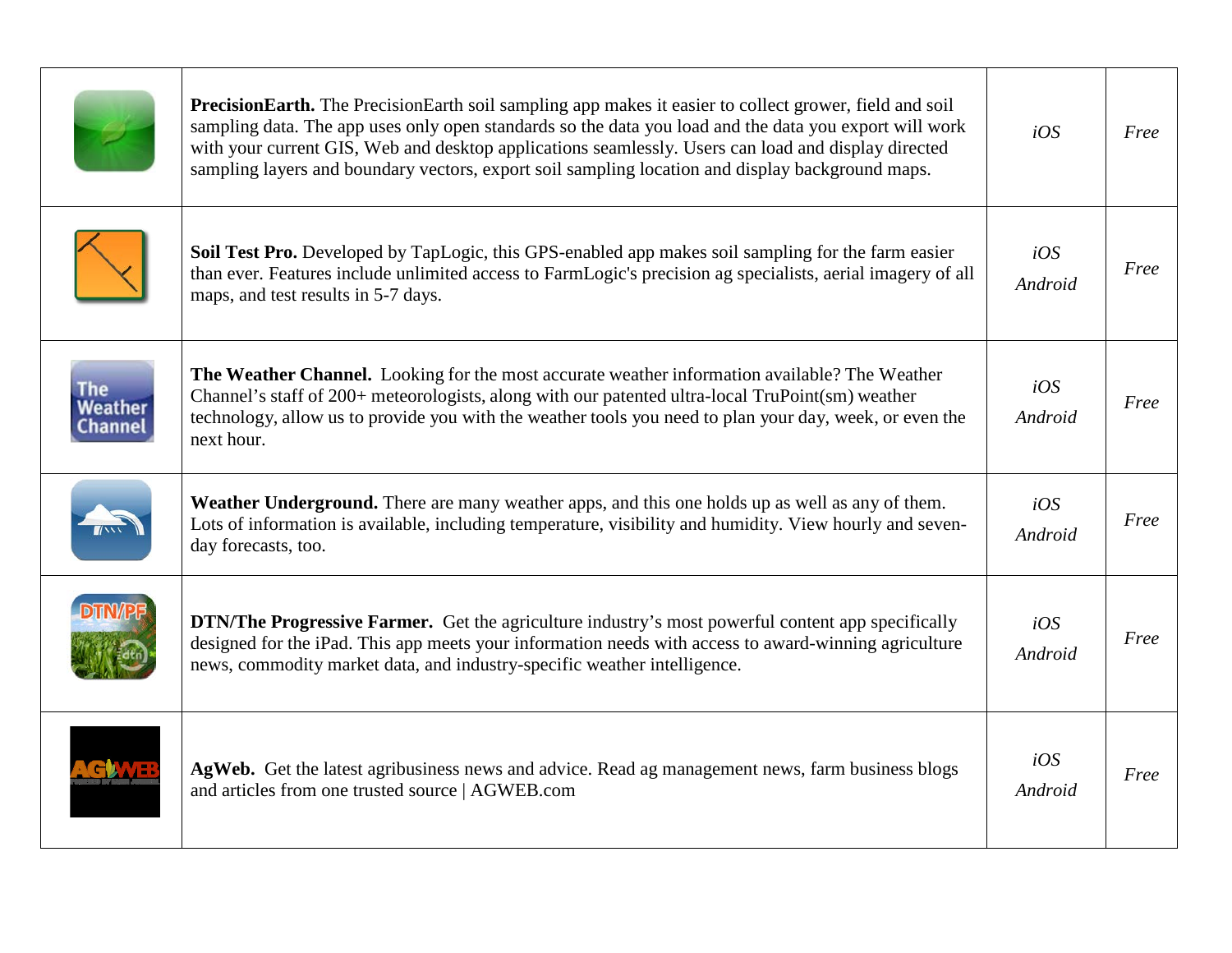|                                | <b>Commodity Prices.</b> Track corn, soybeans, wheat, cotton, lean hogs, live cattle, feeder cattle and more.<br>The app has a clean interface and is simple to operate. As one Android Market reviewer commented, it is<br>"dead-on right all day, every day."                                                                                                      | iOS<br>Android | Free   |
|--------------------------------|----------------------------------------------------------------------------------------------------------------------------------------------------------------------------------------------------------------------------------------------------------------------------------------------------------------------------------------------------------------------|----------------|--------|
| Cash Grain Bids<br>Price Finde | Cash Grain Bids. Simply input your ZIP code to find out cash bids and base levels in your area. Get<br>bids from the five elevators closest to you.                                                                                                                                                                                                                  | iOS<br>Android | Free   |
| DPP                            | <b>Dynamic Pricing Platform (DPP).</b> This mobile app allows farmers the ability to view cash grain prices,<br>basis levels and to make, manage, and monitor firm offers at their convenience. (Android, iPhone)                                                                                                                                                    | iOS<br>Android | Free   |
| News Reader                    | <b>USDA News Reader.</b> Create your own news feeds, learn about recovery plans and programs, and easily<br>navigate the massive USDA website in a mobile-friendly environment.                                                                                                                                                                                      | iOS            | \$0.99 |
|                                | CropNAtion. cropNAtion is a virtual social network for farmers to share information, images of their<br>crops and track agriculture trends in their region. The app has been recognized by CropLife America and<br>has received the AgGateway Information Technology Innovation Award.                                                                               | iOS<br>Android | Free   |
|                                | Farm Manager. The Farm Manager app allows farmers to record cropping, livestock, and machinery<br>procedures, and access this information with ease. Users can record full history of crops from when they<br>are sown through to harvested; record chemical and fertilizer use, including type, rate, and date applied;<br>and keep track of machinery maintenance. | iOS            | Free   |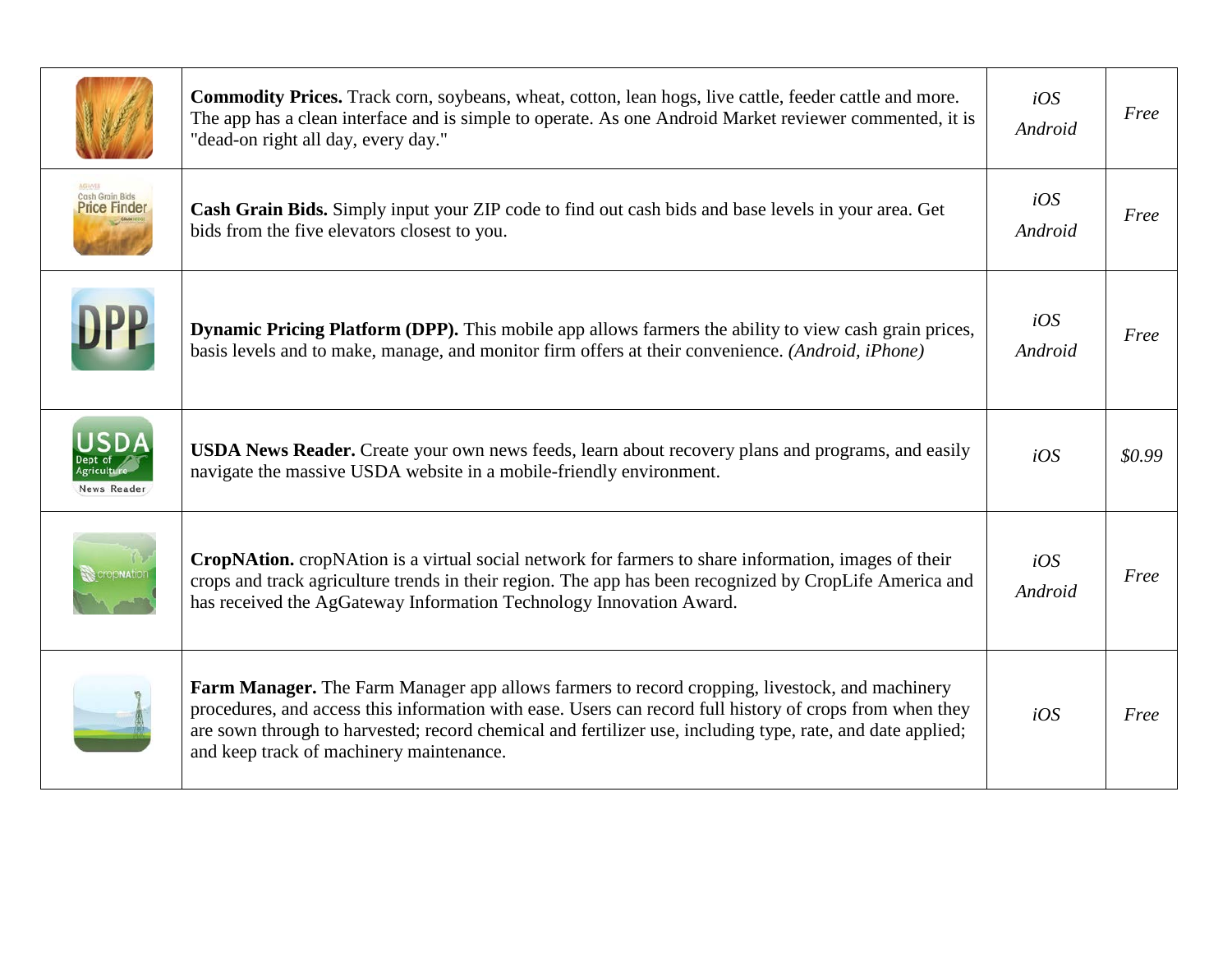|        | <b>FarmPAD.</b> This app from TapLogic allows users to enter farm records, equipment service logs, spray<br>records and take notes or pictures. You can also draw field boundaries with GPS or by hand. Sync to<br>your Web account where you can print reports, review history and draw and print field maps. (Android,<br>$iPhone$ , $iPad$ )                                    | iOS<br>Android | Free    |
|--------|------------------------------------------------------------------------------------------------------------------------------------------------------------------------------------------------------------------------------------------------------------------------------------------------------------------------------------------------------------------------------------|----------------|---------|
|        | Virtual Farm Manager. This subscription-based service helps you store, view and log information<br>about your fields. There are many other management apps; this one is notable because it was developed<br>by farmers Jacob Fannik of Max, N.D., and Ryan Raguse of Wheaton, Minn.                                                                                                | iOS<br>Android | Free    |
|        | Ag PhD. The Ag PhD Field Guide helps you to identify problem pests out in your field. You can browse<br>weeds by name or by photo. The Ag PhD Field Guide also gives you the most up-to-date agronomy<br>information through the FMC HatchTrak newsletter and the Ag PhD University.                                                                                               | iOS<br>Android | Free    |
|        | <b>ScoutPro Corn.</b> The app allows users to scout and identify weeds, insects, disease and disorders while<br>in the field. Users are then able to upload important field data, images and notes to generate field specific<br>scouting reports.                                                                                                                                 | iOS            | \$29.99 |
|        | Aphid Speed Scout. This app from the University of Nebraska-Lincoln Extension quickly determines if<br>soybean aphids have reached the 250 aphids per plant threshold. Plants are considered "infested" if there<br>are 40 or more aphids on that sample. The app also recommends further scouting or treatment options<br>based on the number of infested plants in a given area. | iOS            | Free    |
|        | MyTraps. This subscription-based service allows farmers and consultants to place insect traps wherever<br>they want and then track the movement of insect pests across their fields throughout the season. This<br>provides data that helps users to more accurately target their insecticide applications to areas where there<br>are concentrated populations.                   | iOS            | Free    |
| Nutri≠ | NutriAg. Check to find out what products are compatible with the Tank Mix Compatibility tool, use our<br>Deficiency Chart to find solutions for nutrient deficiencies in your crops, or find information on our<br>products.                                                                                                                                                       | iOS            | \$29.99 |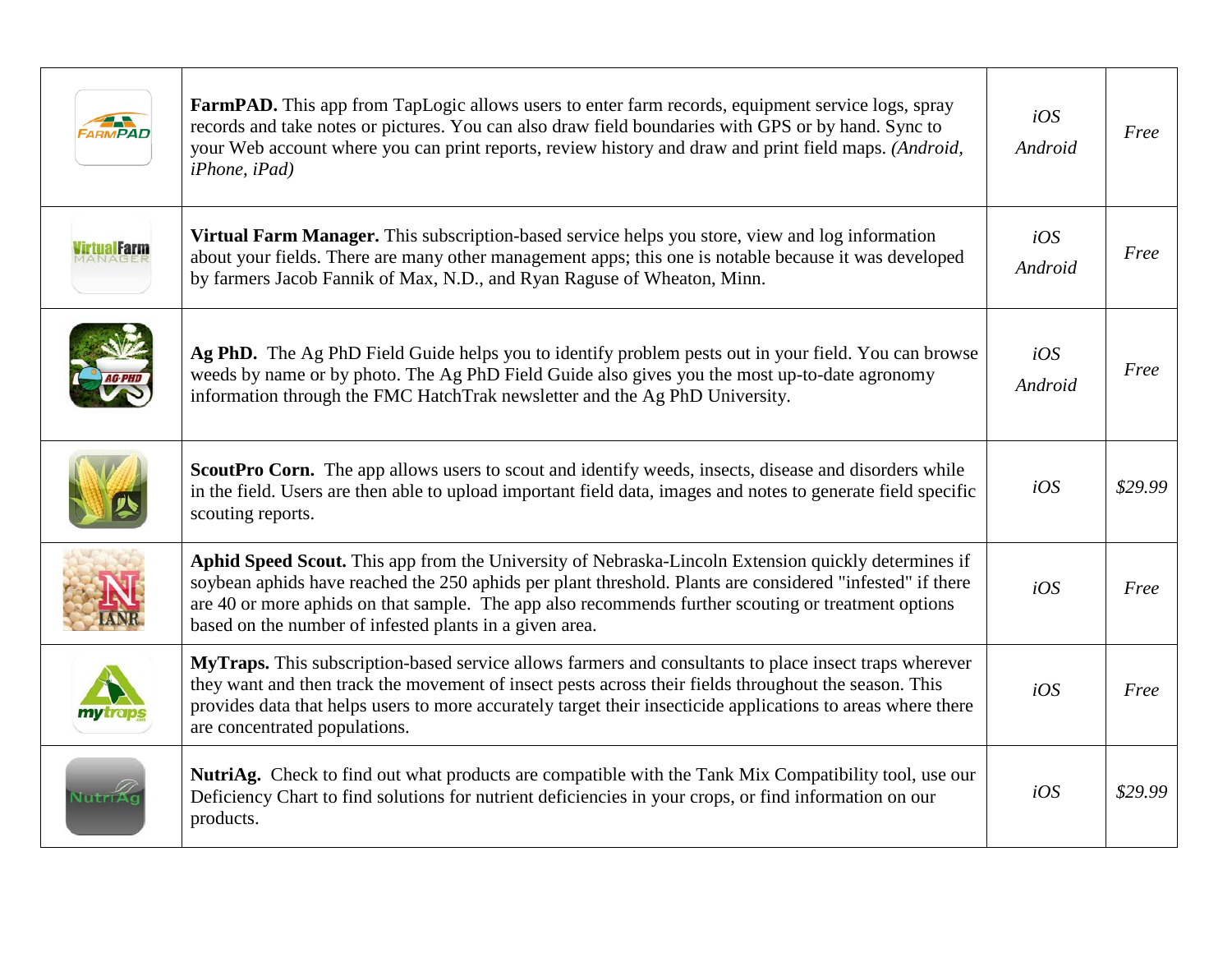|          | Agrian Mobile. View product labels and material safety data sheets for more than 8,000 crop protection<br>products. Browse usage rates, preharvest and re-entry intervals, worker safety information and more.                                                                                                                                                                                                                                                                                                                                                                                                                                                                                                                                                                                                                                                                | iOS            | Free |
|----------|-------------------------------------------------------------------------------------------------------------------------------------------------------------------------------------------------------------------------------------------------------------------------------------------------------------------------------------------------------------------------------------------------------------------------------------------------------------------------------------------------------------------------------------------------------------------------------------------------------------------------------------------------------------------------------------------------------------------------------------------------------------------------------------------------------------------------------------------------------------------------------|----------------|------|
|          | Spray Guide. Fom Plant Health Technologies is designed to assist agricultural applicators and farmers<br>with the proper tank mixing sequence and to conveniently maintain accurate spray logs for easy record<br>keeping. KEY FEATURES - Receive a recommended mixing order based on the products selected,<br>Spray logs with stopwatch and alerts for convenient and accurate record keeping, Available weather<br>integration provides wind speed and direction, temperature and conditions in the spray log, GPS records<br>location in the spray logs, Notes field in spray logs for capturing water volumes per acre, nozzle type,<br>and other free form notations, Mixing precautions, Easily edit tank mixes, Enhanced email sharing, News<br>feed, Request a compatibility test kit to determine if products are compatible before adding them to your<br>sprayer. | iOS<br>Android | Free |
|          | SpraySelect. By TeeJet Technologies, this App allows you to quickly and easily choose the proper tip or<br>nozzle for your application. Just enter speed, spacing and your target rate, Select your drop size category<br>and you have a list of tips that will work for your application. The right nozzle is just a few seconds<br>away.                                                                                                                                                                                                                                                                                                                                                                                                                                                                                                                                    | iOS<br>Android | Free |
|          | Mix Tank 2.0. Calculate the proper mixing order of tank mix. After determining the tank-mix<br>parameters, you can create field notes on volume per acre, nozzle type, etc., for better record keeping                                                                                                                                                                                                                                                                                                                                                                                                                                                                                                                                                                                                                                                                        | iOS<br>Android | Free |
| syngenta | <b>Syngenta TankCalc.</b> The Syngenta TankCalc is a unique tool for easy and efficient calculation of filling<br>plans for spraying. It saves time and ensures high accuracy in the tank mixing based on area, tank size,<br>product, dosage and driving speed. The TankCalc has features like: Filling plan with the amount of<br>products, water and number of tanks, Summary with the total consumption of products and water,<br>Recommendation for choice of ISO nozzles, Special features minimizes filling- and driving time                                                                                                                                                                                                                                                                                                                                          | iOS<br>Android | Free |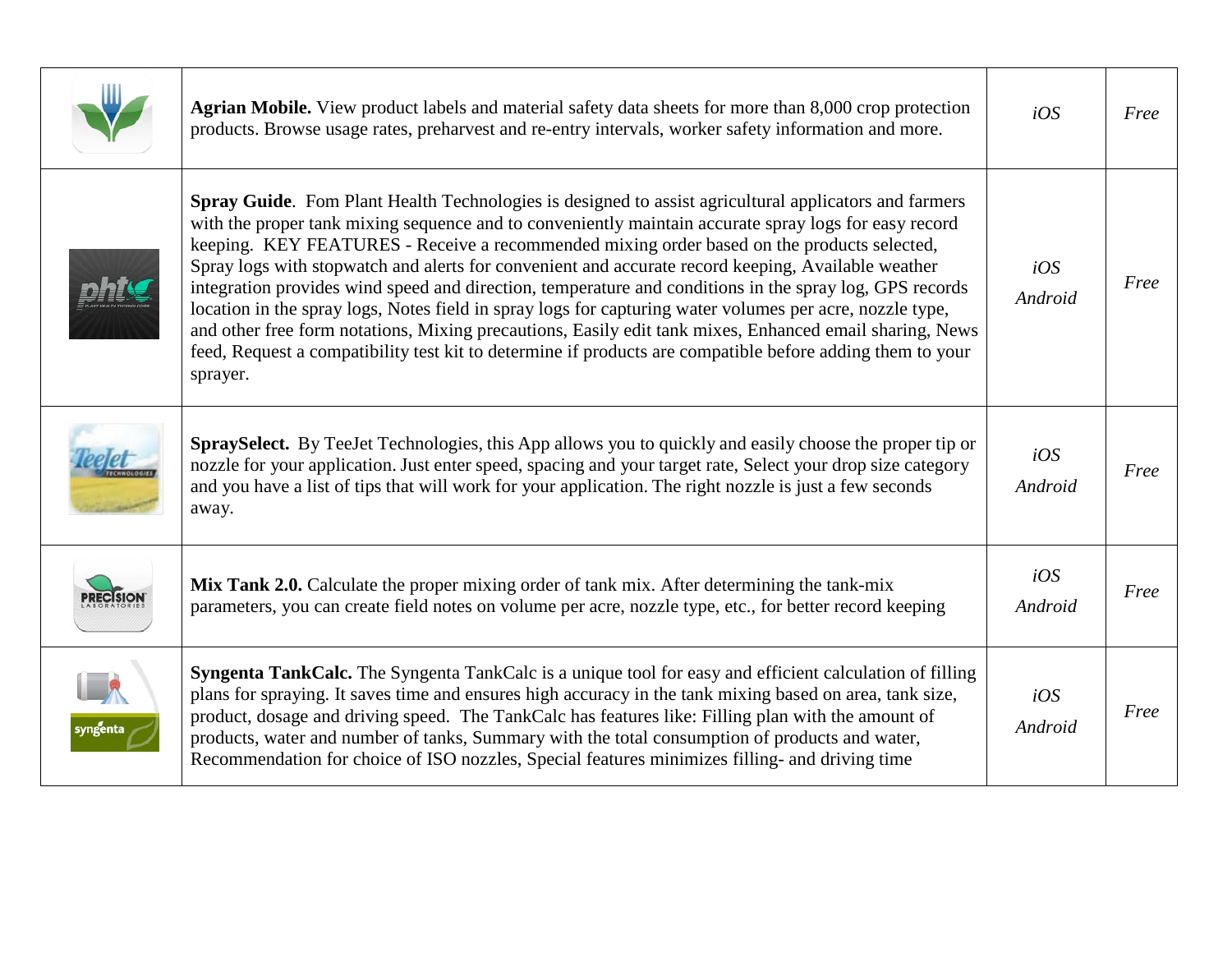| The DuPont TankMix Calculator Application allows you to easily calculate the amount of product you<br>will need to treat a specific field area, the amount of product you need to apply to a specific tank size, the<br>amount of water you'll need to treat a specific field area or the amount of product you need to get the<br>desired Volume to Volume ratio.                                                                                                                                                                                                             | iOS<br>Android | Free   |
|--------------------------------------------------------------------------------------------------------------------------------------------------------------------------------------------------------------------------------------------------------------------------------------------------------------------------------------------------------------------------------------------------------------------------------------------------------------------------------------------------------------------------------------------------------------------------------|----------------|--------|
| Spray Lite. * Replaces the manual spray log * Records & Stores Spray sheets in one place<br>* Export data in CSV format * Stores Chemical details<br>* Stores all historical chemical applications<br>* Live feed of information from the operator as it happens                                                                                                                                                                                                                                                                                                               | iOS            | Free   |
| Calibrate My Sprayer. Improperly calibrated pesticide spraying equipment may cause either too little<br>or too much pesticide to be applied. This free mobile app was created to aid in the proper calibration of<br>spraying equipment. Simply select the type of sprayer you want to calibrate (Broadcast or Banded),<br>insert values in each input box, select what you want the app to calculate (Volume/Area or<br>Catch/Nozzle), and tap 'Calculate'. Each input's units can be customized by tapping the units. Sprayers<br>can be saved with user-defined names.      | iOS<br>Android | Free   |
| <b>TX Range ID.</b> The Guide provides a listing and details of all 129 plants in the application. Each plant<br>includes a detail page with information such as the common and scientific name, a pronunciation guide<br>for the scientific name, a short description of the species including the growth season, native or non-<br>native status, and the wildlife and grazing value.                                                                                                                                                                                        | iOS<br>Droid   | \$1.99 |
| <b>ID Weeds.</b> Produced by the University of Missouri's College of Agriculture, Food and Natural<br>Resources' Division of Plant Science. ID Weeds allows you to search for weeds by their common or<br>latin name, view a list of weeds, or identify weeds based upon a number of different characteristics.<br>Details about each weed are presented, along with photograph(s) of the weed specified.                                                                                                                                                                      | iOS<br>Android | Free   |
| <b>LeafsnapHD.</b> The first in a series of electronic field guides being developed by researchers from<br>Columbia University, the University of Maryland, and the Smithsonian Institution. This free mobile app<br>uses visual recognition software to help identify tree species from photographs of their leaves. Leafsnap<br>contains beautiful high-resolution images of leaves, flowers, fruit, petiole, seeds, and bark. Leafsnap<br>currently includes the trees of the Northeast and will soon grow to include the trees of the entire<br>continental United States. | iOS            | Free   |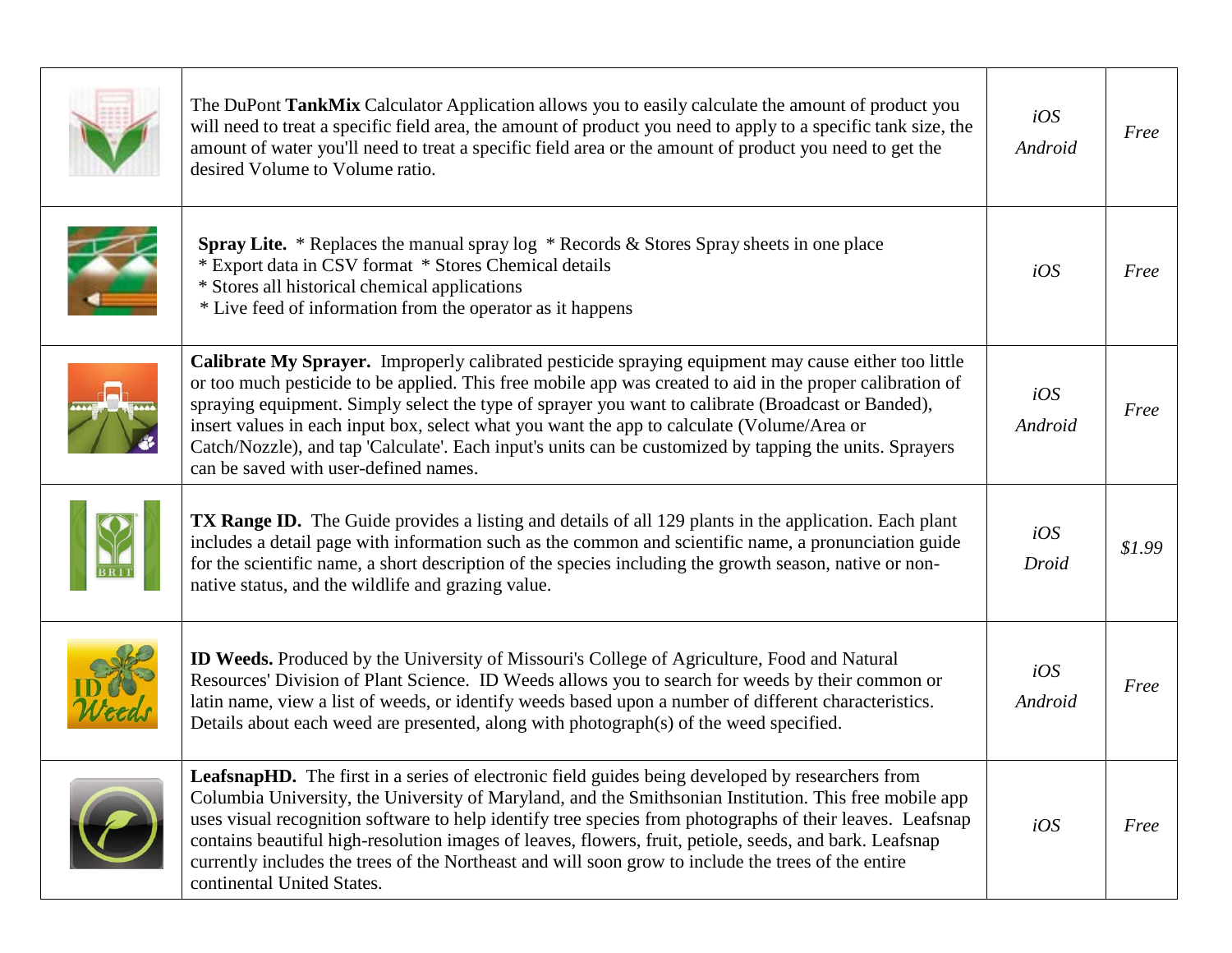|              | Invasive Plants in Southern Forests. By Charles T. Bargeron, is a field guide for the Identification of<br>Invasive Plants. Invasions of nonnative plants into forests of the Southern United States continue to go<br>unchecked and only partially unmonitored. These infestations increasingly erode forest productivity,<br>hindering forest use and management activities, and degrading diversity and wildlife habitat.                       | iOS            | Free |
|--------------|----------------------------------------------------------------------------------------------------------------------------------------------------------------------------------------------------------------------------------------------------------------------------------------------------------------------------------------------------------------------------------------------------------------------------------------------------|----------------|------|
|              | Weed Manager Plus. Featuring a mobile version of the Crop PHD tool, this app delivers accurate weed<br>management recommendations for your region, a tank mixing tool and a measurement conversion<br>calculator for commercial farmers.                                                                                                                                                                                                           | iOS<br>Android | Free |
|              | <b>Optimizer 2.0.</b> Farmers can better predict corn yields using this site-specific app developed by<br>Advanced Ag Solutions. Optimizer 2.0 provides farmers with data through a daily text message and a<br>Web login portal. Messages include the projected corn yield and the most limiting factor for their farm.<br>Projections are made based on variety of seed, soil type, weather data and other limiting factors.                     | iOS            | Free |
| <b>YIELD</b> | Yield Check. Developed by Precision Planting, Yield Check provides growers with a simple way to<br>calculate and store corn yield estimates. Users can organize estimates based on client, farm and field.<br>They can also see the location of all of their estimates on a map with satellite imagery. For example,<br>users can simply enter kernel counts for three ears of corn and reveal the amount of bushels they can<br>expect this fall. | iOS            | Free |
|              | Nutrient Removal. The Mosaic Co.'s new app provides growers and retailers with valuable nutrient<br>removal data in support of higher yields. Utilizing years of agronomic research, the Nutrient Removal<br>app is a next-generation take on the data previously seen in the "Balanced Crop Nutrition" guide. The<br>app also allows users to test potential yields, generating results that are crop- and region-specific.                       | iOS<br>Android | Free |
| Corn N-rates | <b>Corn N Rate Calculator.</b> This app is designed to assist producers in selecting a Nitrogen (N) rate that<br>improves profitability when N and corn prices fluctuate. Maximum return to N (MRTN) is the N rate that<br>will be most profitable for a particular N:Corn price ratio.                                                                                                                                                            | iOS<br>Android | Free |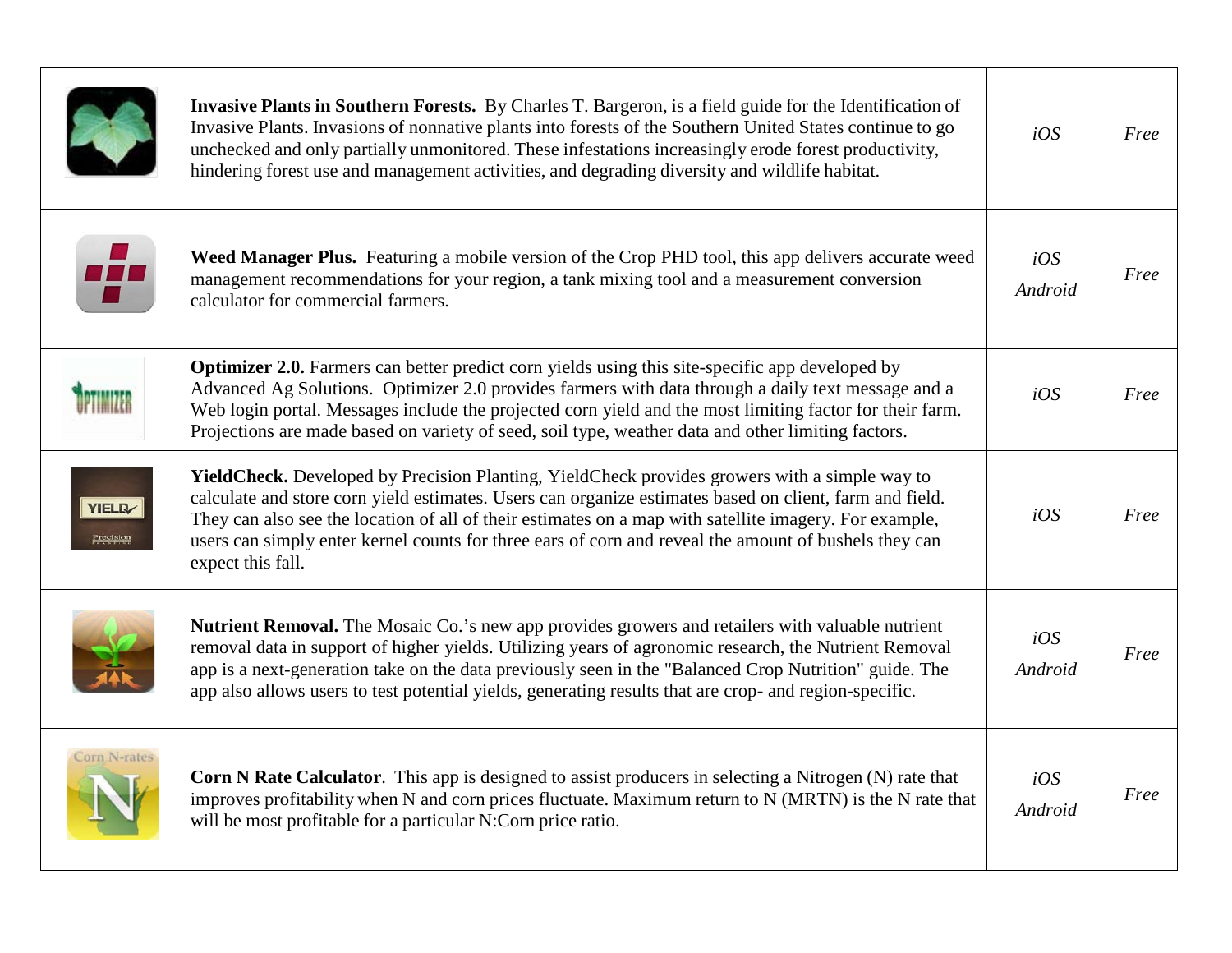| Corn<br><b>Planting</b><br>calculator<br>88 | <b>Corn Planning Calculator.</b> This app provides real-time useful calculations for the planting of corn from<br>specific inputs resulting in the correct spacing of the corn being planted. Inputs such as population<br>desired, cost per acre, seed counts and spacing in inches or metric format are achieved.                                                                                                                                                                                                                                                                        | iOS            | Free   |
|---------------------------------------------|--------------------------------------------------------------------------------------------------------------------------------------------------------------------------------------------------------------------------------------------------------------------------------------------------------------------------------------------------------------------------------------------------------------------------------------------------------------------------------------------------------------------------------------------------------------------------------------------|----------------|--------|
|                                             | Grain Shrinkage Calculator. The Grain Shrinkage Calculator returns the results for the number of<br>bushels after the moisture removal from field to storage for seven common grains: corn, wheat,<br>soybeans, oats, barley, buckwheat, and rye.                                                                                                                                                                                                                                                                                                                                          | Android        | Free   |
|                                             | <b>JD Link.</b> This equipment management app from John Deere is a telematics system designed to remotely<br>connect owners and managers to their equipment, providing alerts and machine information including<br>location, utilization, performance and maintenance data to manage where and how equipment is being<br>used.                                                                                                                                                                                                                                                             | iOS            | Free   |
|                                             | Field View. This app extends the functionality of a 20/20 Seed Sense monitor from Precision Planting.<br>Field View functions as a second display in the cab, so users can view real time, row-by-row maps of<br>their planter's performance. Then, when planting is complete, simply remove the iPad from your cab and<br>have all of the 20/20 data with at your fingertips.                                                                                                                                                                                                             | iOS            | Free   |
|                                             | Seed to Harvest. A complete crop and field record-keeping tool designed with the small organic farmer<br>in mind. Key features include: Record detailed planting information including cultivar, location, amount,<br>date, and an unlimited number of transplanting records. Track inputs, harvest records, and sales by<br>cultivar and location. Generate complete PDF reports of crop and field activity. Internet access is<br>required to generate reports.                                                                                                                          | iOS            | \$9.99 |
|                                             | Cattle Talk Mobile. Designed to help cattle producers monitor current prices across the United States.<br>This app displays market reports compiled by the USDA for 20 different states. Where available, users<br>can view reports on feeder steers, feeder heifers, feeder bulls, slaughter steers, slaughter cows, and<br>slaughter bulls. States included: Alabama, Florida, Georgia, Illinois, Iowa, Kansas, Kentucky, Missouri,<br>Nebraska, North Carolina, North Dakota, Oklahoma, South Carolina, South Dakota, Tennessee, Texas,<br>Virginia, Washington, West Virginia, Wyoming | iOS<br>Android | Free   |